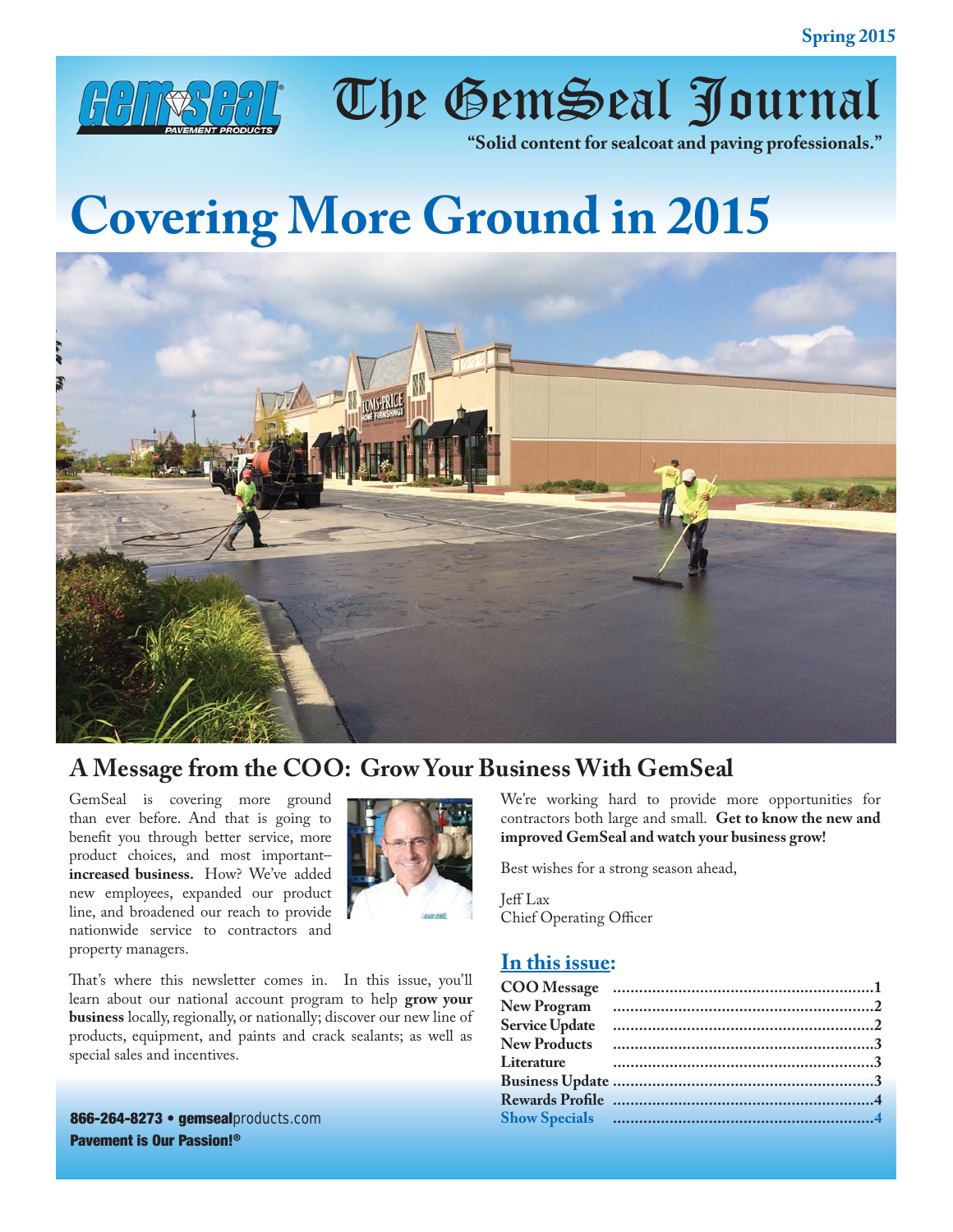Based on requests and feedback from many of our customers, GemSeal has released several new product brochures along with a **28-page product catalog** which includes our complete line of pavement preservation products along with a wide range of equipment and tools.

Whether you need brushes, squeegees, paint stripers, repair parts, or even cleaners and safety products, GemSeal has you covered on the surface and beyond.

Use our brochures to help you sell work to your clients. Visit **gemsealproducts.com** or call 866-264-8273 to request a free catalog.

- Complete product line
- Nationwide availability
- Specification process
- Client connections
- Marketing support • Technical expertise



Questions? Contact your sales representative or call us toll-free at 866-264-8273.

#### **The Easy Choice for Contractors**

• Joint sales calls

• Educational tools

# **New Catalog and Literature are Great Tools for Selling or Shopping**

Everyone in the industry knows that refined tar sealers  $-$  despite a growing body of science to the contrary – have come under pressure and in some places have been banned from use. For that reason, we have developed a better asphalt emulsion sealer for contractors and property owners who prefer an alternative to coal tar products.

GemSeal has been busy meeting with property owners and managers who have one thing in common: asphalt parking lots! Led by CB Kuzlik, our director of national accounts, we have been working to educate these owners and managers about the benefits of pavement preservation. This will increase the use of sealcoat, crack sealants, and lot marking paints.

- No coal tar enabling use in areas restricting refined tar products
- No burn crews will love working with it
- Can be applied at lower temperatures than AE
- Higher dilution rate than AE sealers saves money on the job
- Color stable formula stays black

While GemSeal has been busy developing Black Diamond, we have also been working hard to bring you better-quality paints and crack sealants. In addition to stocking a variety of crack sealants and paint brands, we now offer our very own line of GemSeal products, which have been specified for use by large national accounts.

#### 

To meet growing demand, we have developed a National Account Program. Our team has both manufacturing and contracting experience, so we know the industry inside and out. Through the program, we will connect you with the right relationships and quality GemSeal products to grow your business.

To complement our Guardian AE sealers, we are proud to introduce **Black Diamond™**, a petroleum based, high-performance sealer that combines the benefits of asphalt emulsion sealer with many of the performance attributes of coal tar sealers. This product exceeds AE performance with better coverage, greater durability, and superior color stability.

- Direct fire and oil jacketed applications
- Long "pot life" for convenience on the job
- Resists tracking common with other sealants
- Usable in wide temperature range

#### **FEATURES BENEFITS**

- High-performance products Minimal call-backs<br>• National specifications Multi-site contracts
- 
- National specifications Multi-site contracts<br>• Established relationships Little selling involved • Established relationships<br>• Technical support
- 
- Quality control
- Consistent outcome<br>• Repeat business

Remember the days when quality meant something? Well, those days aren't over at GemSeal. When it comes to growing your pavement maintenance business locally, regionally, or nationally, you simply cannot do it without a quality product on which to hang your hat.



## **GemSeal's New Products Offer Something for Every Contractor**

When you and your crews know what to expect with each gallon of sealer, it simplifies your job. And, it's the same with your clients. Property and facility managers are looking for consistent results to ensure a seamless end-user experience regardless of location. They don't want properties that cause problems.

Make sure your jobs deliver on that expectation with GemSeal products. We manufacture all of our sealers using a precision colloid mill process to produce higher-performance mix designs and uniform results. Plus, we can get you the product you need with our large tanker fleet, vast distribution network, and convenient pickup locations.

With nearly 60 years of experience manufacturing superior pavement preservation products, GemSeal is the most trusted name in the industry. Put us to the challenge and see for yourself.



#### **GemSeal Lot Marking Paints**

- Higher solids formulas for higher level of performance
- Higher solids mean brighter, more durable lines
- Meet demanding federal specifications
- Low VOCs enable use in all 50 states
- Lightning-fast dry times for quick job completion
- Use on newly sealed surfaces, new asphalt, and concrete



Lee F. Lowis, Regional GM

## **Surface Coatings Co. – A Superb Addition to the GemSeal Family**

In late 2012, GemSeal acquired Surface Coatings Co. in Auburn Hills, Michigan. Led by Lee Lowis, Surface Coatings has quickly become an important member of the GemSeal family. Like our other plants, they manufacture sealer using a colloid mill, making it a great addition to our network of plants. Also impressive is the can-do attitude of the people who work at the facility. Over the years, they have developed a culture where the customer comes first. With outstanding product knowledge and superb quality – backed by the industry-leading GemSeal quality control program – Surface Coatings has continued to service its vast customer base in the Great Lakes and Midwest. The entire GemSeal organization has learned from Lee and his team, and we're thrilled that they joined us!



#### **THE GEMSEAL ADVANTAGE:**

#### **National Account Program is Good for Contractors and Property Managers**